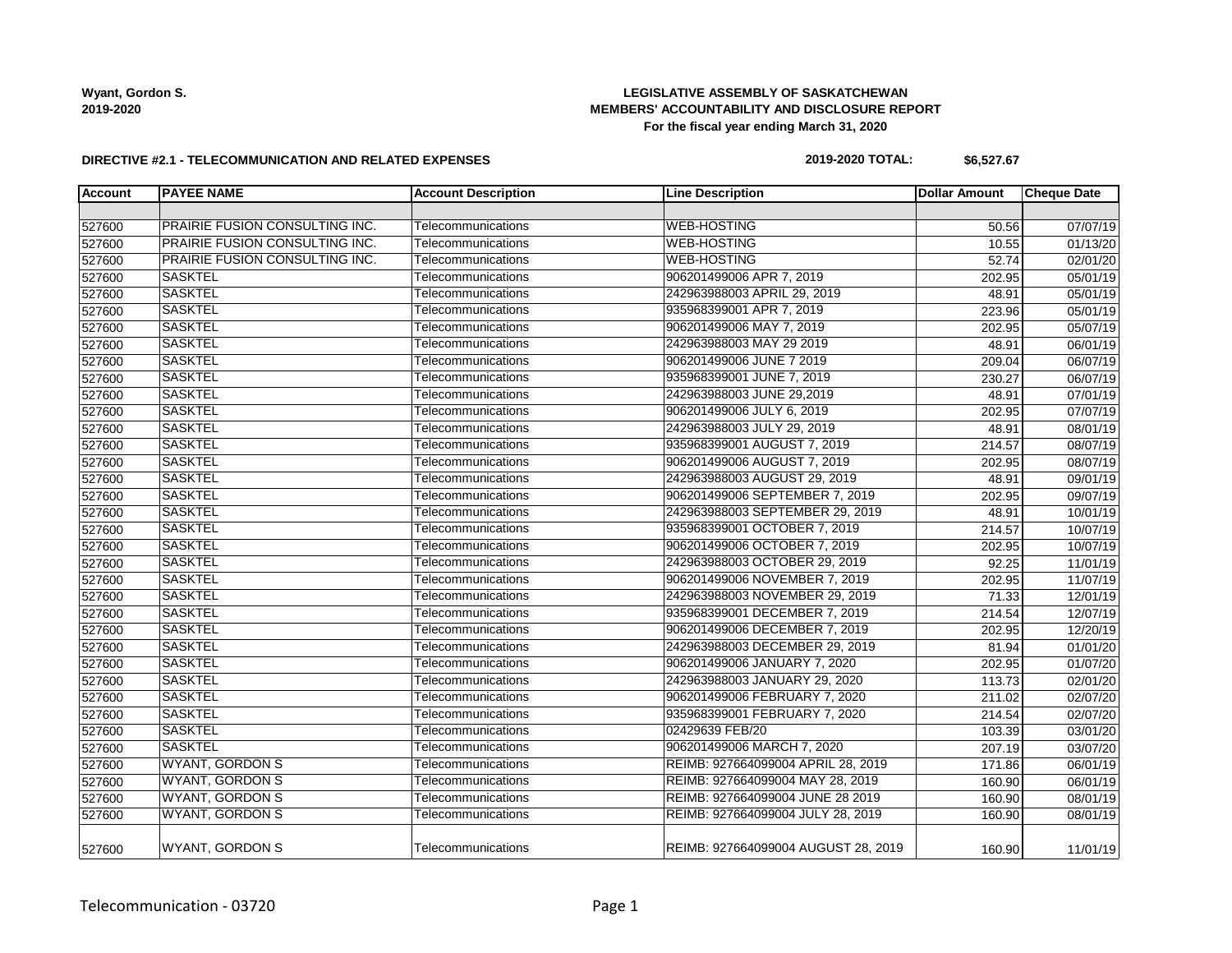| <b>Account</b> | <b>IPAYEE NAME</b> | <b>Account Description</b> | <b>Line Description</b>              | Dollar Amount | <b>Cheque Date</b> |
|----------------|--------------------|----------------------------|--------------------------------------|---------------|--------------------|
|                |                    |                            | REIMB: 927664099004 SEPTEMBER 28,    |               |                    |
| 527600         | WYANT, GORDON S    | Telecommunications         | 2019                                 | 160.90        | 11/01/19           |
| 527600         | WYANT, GORDON S    | Telecommunications         | REIMB: 927664099004 OCTOBER 28, 2019 | 160.90        | 01/01/20           |
|                |                    |                            | REIMB: 927664099004 NOVEMBER 28,     |               |                    |
| 527600         | WYANT, GORDON S    | Telecommunications         | 2019                                 | 165.73        | 01/01/20           |
|                |                    |                            | REIMB: 927664099004 DECEMBER 28,     |               |                    |
| 527600         | WYANT, GORDON S    | Telecommunications         | 2019                                 | 321.80        | 02/01/20           |
|                |                    |                            | REIMB: 927664099004 FEBRUARY 28,     |               |                    |
| 527600         | WYANT, GORDON S    | Telecommunications         | 2020                                 | 160.90        | 03/01/20           |
| 527600         | WYANT, GORDON S    | Telecommunications         | REIMB: 927664099004 MARCH 28, 2020   | 105.78        | 03/28/20           |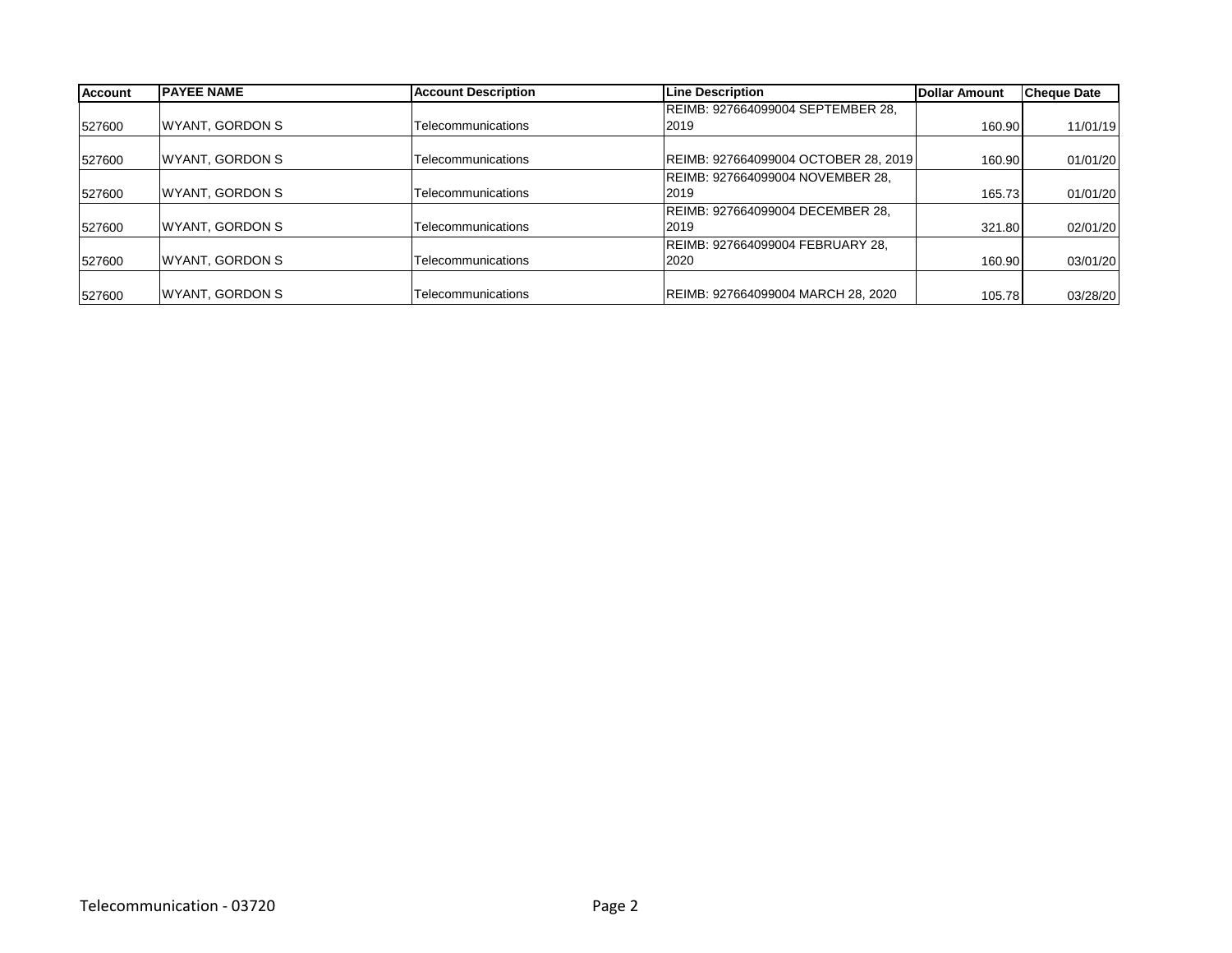## **LEGISLATIVE ASSEMBLY OF SASKATCHEWAN MEMBERS' ACCOUNTABILITY AND DISCLOSURE REPORT For the fiscal year ending March 31, 2020**

### **DIRECTIVE #3.1 - MLA TRAVEL AND LIVING EXPENSES**

### **2019-2020 TOTAL: \$23,695.35**

| <b>Account</b> | <b>PAYEE NAME</b>      | <b>Account Description</b>  | <b>Line Description</b>           | <b>Dollar Amount</b> | <b>Cheque Date</b> |
|----------------|------------------------|-----------------------------|-----------------------------------|----------------------|--------------------|
|                |                        |                             |                                   |                      |                    |
| 541900         | WYANT, GORDON S        | <b>Elected Rep - Travel</b> | MLA TRAVEL APR 1 - 13, 2019       | 2,187.64             | 05/02/19           |
| 541900         | WYANT, GORDON S        | <b>Elected Rep - Travel</b> | MLA TRAVEL APR 14 - 30, 2019      | 425.95               | 05/02/19           |
| 541900         | WYANT, GORDON S        | <b>Elected Rep - Travel</b> | MLA TRAVEL MAY 1 - 30, 2019       | 1,799.14             | 06/12/19           |
| 541900         | WYANT, GORDON S        | <b>Elected Rep - Travel</b> | MLA TRAVEL MAY 28-JUN 20 2019     | 1,719.84             | 07/01/19           |
| 541900         | WYANT, GORDON S        | Elected Rep - Travel        | MLA TRAVEL JUN 24-28 2019         | 364.45               | 07/01/19           |
| 541900         | WYANT, GORDON S        | <b>Elected Rep - Travel</b> | MLA TRAVEL JULY 1 - 31, 2019      | 1,884.78             | 08/12/19           |
| 541900         | WYANT, GORDON S        | <b>Elected Rep - Travel</b> | MLA TRAVEL AUGUST 1 - 31, 2019    | 2,172.41             | 09/19/19           |
| 541900         | WYANT, GORDON S        | <b>Elected Rep - Travel</b> | MLA TRAVEL SEPTEMBER 1 - 27, 2019 | 734.62               | 11/01/19           |
| 541900         | WYANT, GORDON S        | <b>Elected Rep - Travel</b> | MLA TRAVEL OCTOBER 23 - 31, 2019  | 595.77               | 11/13/19           |
| 541900         | WYANT, GORDON S        | Elected Rep - Travel        | MLA TRAVEL OCTOBER 1 - 22, 2019   | 1,944.43             | 11/13/19           |
| 541900         | WYANT, GORDON S        | Elected Rep - Travel        | MLA TRAVEL NOVEMBER 1 - 30, 2019  | 2,597.27             | 12/04/19           |
| 541900         | <b>WYANT, GORDON S</b> | Elected Rep - Travel        | MLA TRAVEL NOV 29-DEC 20, 2019    | 2,204.84             | 01/06/20           |
|                |                        |                             | MLA TRAVEL DECEMBER 13, 2019 -    |                      |                    |
| 541900         | WYANT, GORDON S        | <b>Elected Rep - Travel</b> | JANUARY 31, 2020                  | 1,002.41             | 02/05/20           |
| 541900         | WYANT, GORDON S        | Elected Rep - Travel        | <b>MLA TRAVEL FEB 1-28,2020</b>   | 1,511.90             | 03/09/20           |
| 541900         | WYANT, GORDON S        | <b>Elected Rep - Travel</b> | MLA TRAVEL MARCH 18 - 29, 2020    | 618.80               | 03/31/20           |
| 541900         | <b>WYANT, GORDON S</b> | <b>Elected Rep - Travel</b> | MLA TRAVEL MARCH 1 - 17, 2020     | 1,931.10             | 03/31/20           |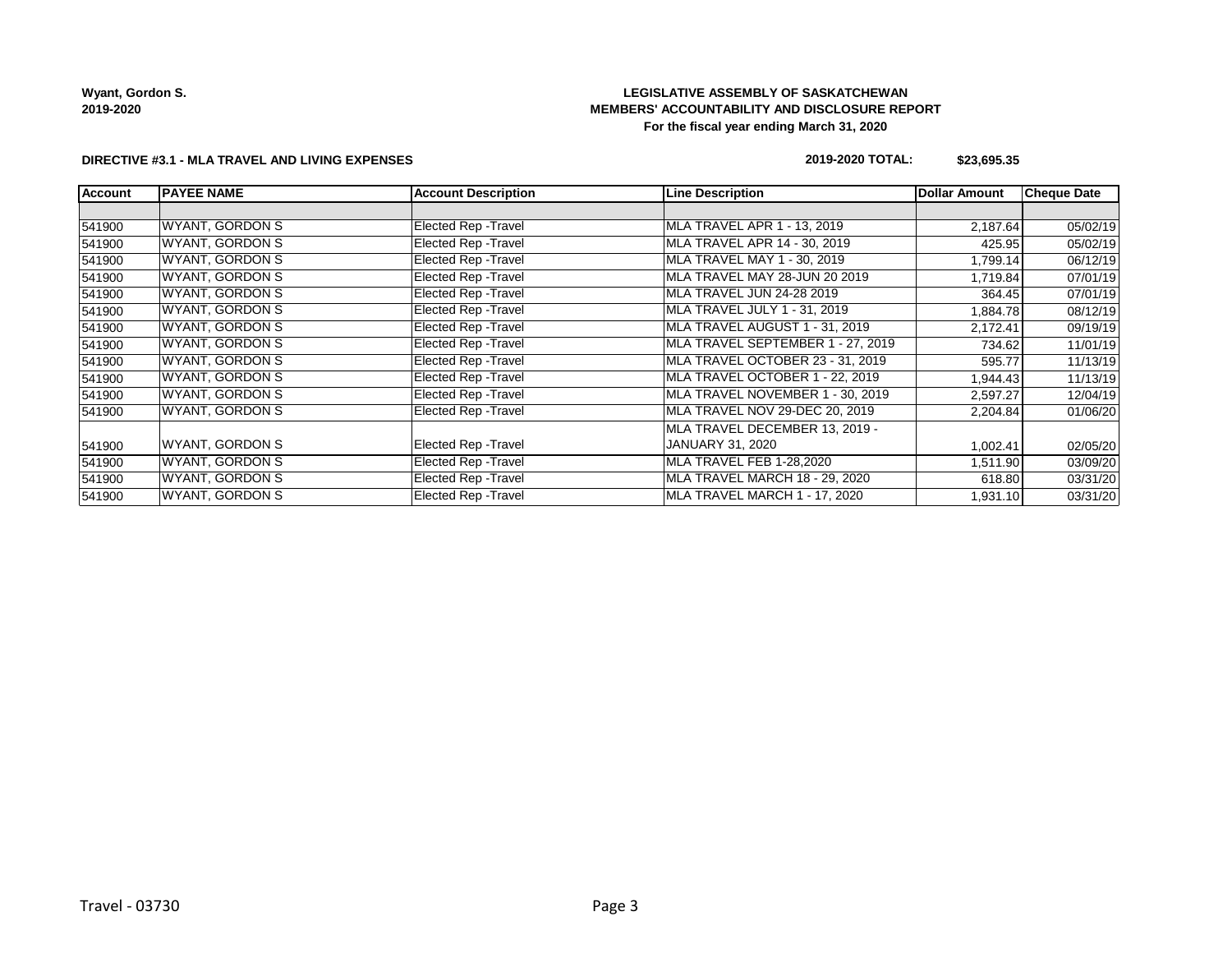## **LEGISLATIVE ASSEMBLY OF SASKATCHEWAN MEMBERS' ACCOUNTABILITY AND DISCLOSURE REPORT For the fiscal year ending March 31, 2020**

**DIRECTIVE #4.1 - CONSTITUENCY SERVICE EXPENSES**

### **2019-2020 TOTAL: \$51,650.08**

| <b>Account</b> | <b>PAYEE NAME</b>                                          | <b>Account Description</b>                                              | <b>Line Description</b>                        | <b>Dollar Amount</b> | <b>Cheque Date</b> |
|----------------|------------------------------------------------------------|-------------------------------------------------------------------------|------------------------------------------------|----------------------|--------------------|
|                |                                                            |                                                                         |                                                |                      |                    |
| 522000         | FORTRESS PROPERTIES INC.                                   | Rent of Ground, Buildings and Other Space   MAY 2019 MLA OFFICE RENT    |                                                | 3,339.02             | 04/17/19           |
| 522000         | FORTRESS PROPERTIES INC.                                   | Rent of Ground, Buildings and Other Space                               | JULY 2019 MLA OFFICE RENT                      | 3,339.02             | 06/12/19           |
| 522000         | FORTRESS PROPERTIES INC.                                   | Rent of Ground, Buildings and Other Space                               | SEPTEMBER 2019 MLA OFFICE RENT                 | 3,339.02             | 08/16/19           |
| 522000         | FORTRESS PROPERTIES INC.                                   | Rent of Ground, Buildings and Other Space NOVEMBER 2019 MLA OFFICE RENT |                                                | 3,339.02             | 10/16/19           |
| 522000         | FORTRESS PROPERTIES INC.                                   | Rent of Ground, Buildings and Other Space JAN 2020 MLA OFFICE RENT      |                                                | 3,339.02             | 12/10/19           |
| 522000         | FORTRESS PROPERTIES INC.                                   | Rent of Ground, Buildings and Other Space   MARCH 2020 MLA OFFICE RENT  |                                                | 3,339.02             | 02/05/20           |
| 522200         | MINISTER OF FINANCE-MINISTRY OF<br><b>CENTRAL SERVICES</b> | Rent of Photocopiers                                                    | PHOTOCOPIER SERVICE FEES                       | 100.00               | 01/01/20           |
| 522200         | <b>TOSHIBA OF CANADA LTD.</b>                              | Rent of Photocopiers                                                    | <b>COPIER CHARGES</b>                          | 177.58               | 05/01/19           |
| 522200         | TOSHIBA OF CANADA LTD.                                     | Rent of Photocopiers                                                    | <b>COPIER CHARGES</b>                          | 200.59               | 06/07/19           |
| 522200         | TOSHIBA TEC CANADA BUSINESS<br><b>SOLUTIONS INC</b>        | Rent of Photocopiers                                                    | <b>COPIER CHARGES</b>                          | 148.19               | 08/01/19           |
| 522200         | <b>TOSHIBA TEC CANADA BUSINESS</b><br><b>SOLUTIONS INC</b> | Rent of Photocopiers                                                    | <b>COPIER CHARGES</b>                          | 25.07                | 08/01/19           |
| 522200         | TOSHIBA TEC CANADA BUSINESS<br><b>SOLUTIONS INC</b>        | Rent of Photocopiers                                                    | <b>COPIER CHARGES</b>                          | 206.71               | 10/01/19           |
| 522200         | TOSHIBA TEC CANADA BUSINESS<br>SOLUTIONS INC               | <b>Rent of Photocopiers</b>                                             | <b>COPIER CHARGES</b>                          | 192.53               | 12/01/19           |
| 522200         | TOSHIBA TEC CANADA BUSINESS<br><b>SOLUTIONS INC</b>        | Rent of Photocopiers                                                    | <b>COPIER CHARGES</b>                          | 164.58               | 02/01/20           |
| 522500         | <b>HOFFMANN KOOL INSURANCE</b>                             | <b>Insurance Premiums</b>                                               | INSURANCE #C 70078337-3 2019-2020              | 580.88               | 11/26/19           |
| 522500         | HOFFMANN KOOL INSURANCE                                    | <b>Insurance Premiums</b>                                               | COVERAGE INCREASE - GORDON<br><b>WYANT MLA</b> | 95.40                | 12/01/19           |
| 522700         | <b>SASKPOWER CORPORATION</b>                               | Utilities - Electricity and Nat Gas                                     | 510004547822 APR 8, 2019                       | 226.44               | 05/01/19           |
| 522700         | SASKPOWER CORPORATION                                      | Utilities - Electricity and Nat Gas                                     | 510004547822 JUNE 10, 2019                     | 215.12               | 06/10/19           |
| 522700         | SASKPOWER CORPORATION                                      | Utilities - Electricity and Nat Gas                                     | 510004547822 AUGUST 9, 2019                    | 118.30               | 08/09/19           |
| 522700         | SASKPOWER CORPORATION                                      | Utilities - Electricity and Nat Gas                                     | 510004547822 OCTOBER 8, 2019                   | 149.56               | 10/08/19           |
| 522700         | SASKPOWER CORPORATION                                      | Utilities - Electricity and Nat Gas                                     | 510004547822 DECEMBER 9, 2019                  | 177.86               | 12/09/19           |
| 522700         | SASKPOWER CORPORATION                                      | Utilities - Electricity and Nat Gas                                     | 510004547822 FEB 7, 2020                       | 176.50               | 02/27/20           |
| 522700         | SASKPOWER CORPORATION                                      | Utilities - Electricity and Nat Gas                                     | 510004547822 MARCH 9, 2020                     | 173.67               | 03/09/20           |
| 524600         | SASKATOON FIRE PROTECTION (1983)<br>LTD.                   | Maintenance Contracts                                                   | <b>FIRE PROTECTION SERVICE</b>                 | 28.00                | 06/11/19           |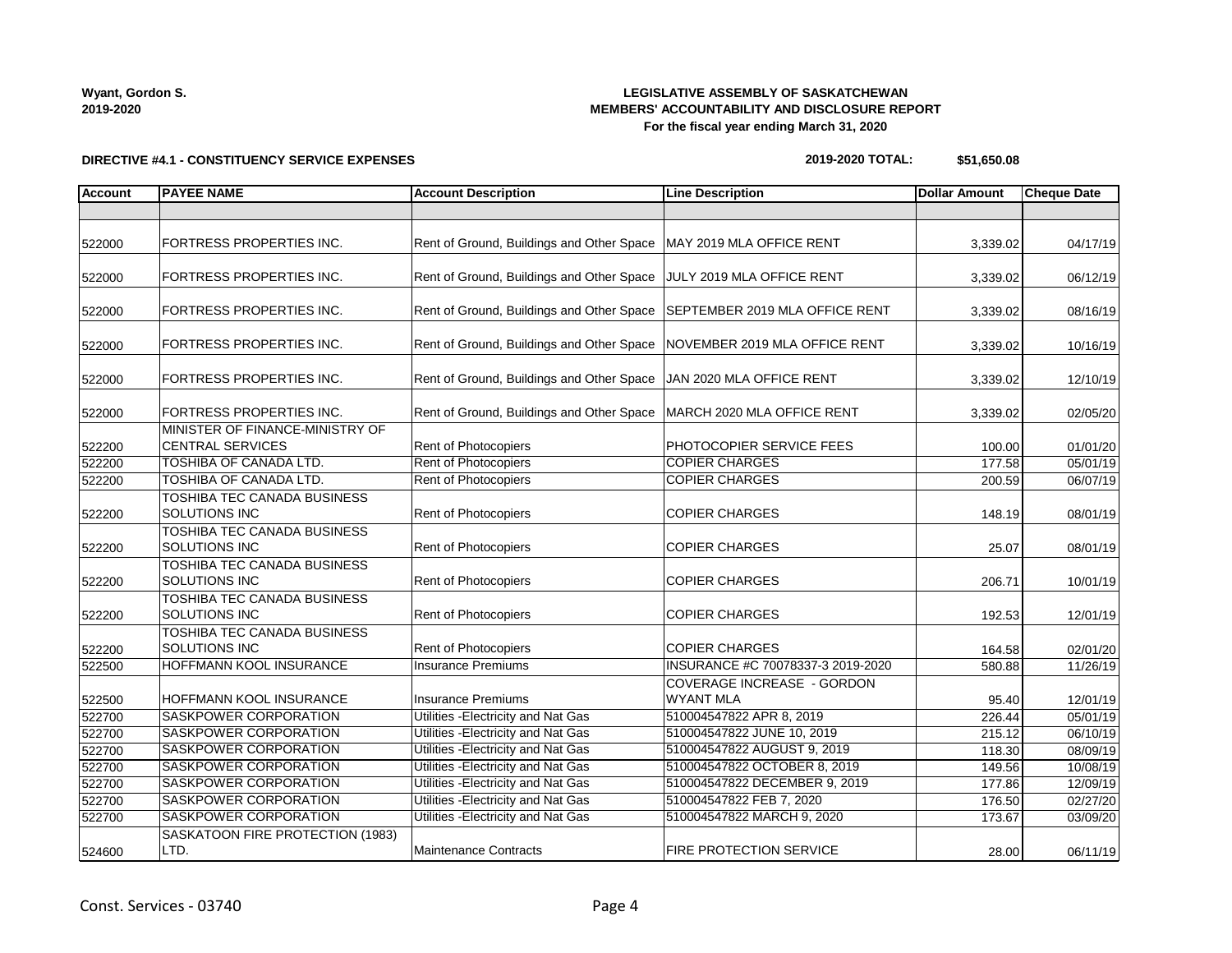| <b>Account</b> | <b>PAYEE NAME</b>                | <b>Account Description</b>           | <b>Line Description</b>      | <b>Dollar Amount</b> | <b>Cheque Date</b> |
|----------------|----------------------------------|--------------------------------------|------------------------------|----------------------|--------------------|
|                | MINISTER OF FINANCE-MINISTRY OF  |                                      |                              |                      |                    |
| 525000         | <b>CENTRAL SERVICES</b>          | Postal, Courier, Freight and Related | APRIL 2019 MAIL SERVICES     | 758.61               | 06/03/19           |
|                | MINISTER OF FINANCE-MINISTRY OF  |                                      |                              |                      |                    |
| 525000         | <b>CENTRAL SERVICES</b>          | Postal, Courier, Freight and Related | MAIL SERVICES MAY/19         | 49.87                | 06/14/19           |
|                | MINISTER OF FINANCE-MINISTRY OF  |                                      |                              |                      |                    |
| 525000         | <b>CENTRAL SERVICES</b>          | Postal, Courier, Freight and Related | MAIL SERVICES JUNE 2019      | 743.10               | 07/15/19           |
|                | MINISTER OF FINANCE-MINISTRY OF  |                                      |                              |                      |                    |
| 525000         | <b>CENTRAL SERVICES</b>          | Postal, Courier, Freight and Related | JULY 2019 MAIL SERVICES      | 50.05                | 08/19/19           |
|                | MINISTER OF FINANCE-MINISTRY OF  |                                      |                              |                      |                    |
| 525000         | <b>CENTRAL SERVICES</b>          | Postal, Courier, Freight and Related | AUGUST 2019 MAIL SERVICES    | 50.05                | 09/13/19           |
|                | MINISTER OF FINANCE-MINISTRY OF  |                                      |                              |                      |                    |
| 525000         | <b>CENTRAL SERVICES</b>          | Postal, Courier, Freight and Related | SEPTEMBER 2019 MAIL SERVICES | 50.07                | 10/15/19           |
|                | MINISTER OF FINANCE-MINISTRY OF  |                                      |                              |                      |                    |
| 525000         | <b>CENTRAL SERVICES</b>          | Postal, Courier, Freight and Related | OCTOBER 2019 MAIL SERVICES   | 53.52                | 11/19/19           |
|                | MINISTER OF FINANCE-MINISTRY OF  |                                      |                              |                      |                    |
| 525000         | <b>CENTRAL SERVICES</b>          | Postal, Courier, Freight and Related | NOVEMBER 2019 MAIL SERVICES  | 50.05                | 12/16/19           |
|                | MINISTER OF FINANCE-MINISTRY OF  |                                      |                              |                      |                    |
| 525000         | <b>CENTRAL SERVICES</b>          | Postal, Courier, Freight and Related | DECEMBER 2019 MAIL SERVICES  | 324.16               | 01/20/20           |
|                | MINISTER OF FINANCE-MINISTRY OF  |                                      |                              |                      |                    |
| 525000         | <b>CENTRAL SERVICES</b>          | Postal, Courier, Freight and Related | JAN 2020 MAIL SERVICES       | 59.23                | 02/18/20           |
|                | MINISTER OF FINANCE-MINISTRY OF  |                                      |                              |                      |                    |
| 525000         | <b>CENTRAL SERVICES</b>          | Postal, Courier, Freight and Related | FEBRUARY 2020 MAIL SERVICES  | 50.02                | 03/16/20           |
|                | MINISTER OF FINANCE-MINISTRY OF  |                                      |                              |                      |                    |
| 525000         | <b>CENTRAL SERVICES</b>          | Postal, Courier, Freight and Related | MARCH 2020 MAIL SERVICES     | 50.02                | 03/31/20           |
| 525000         | SASKATCHEWAN PARTY CAUCUS        | Postal, Courier, Freight and Related | <b>POSTAGE</b>               | 21.39                | 09/01/19           |
| 529000         | COSMOPOLITAN INDUSTRIES LTD.     | <b>General Contractual Services</b>  | <b>SHREDDING SERVICE</b>     | 45.00                | 06/01/19           |
| 530300         | MARU GROUP CANADA INC.           | Primary Research/Focus group         | Ad Hoc Research              | 632.98               | 05/01/19           |
| 530300         | MARU GROUP CANADA INC.           | Primary Research/Focus group         | Ad Hoc Research              | 632.98               | 08/01/19           |
| 530300         | MARU GROUP CANADA INC.           | Primary Research/Focus group         | AD HOC RESEARCH              | 661.11               | 11/01/19           |
| 530300         | MARU GROUP CANADA INC.           | Primary Research/Focus group         | Ad Hoc Research              | 661.11               | 03/01/20           |
| 530500         | CALDAJ GROUP OF COMPANIES        | <b>Media Placement</b>               | <b>ADVERTISING</b>           | 800.00               | 05/01/19           |
| 530500         | <b>CALDAJ GROUP OF COMPANIES</b> | Media Placement                      | <b>ADVERTISING</b>           | 800.00               | 02/24/20           |
|                |                                  |                                      |                              |                      |                    |
| 530500         | CANADIAN NETWORK BROADCASTING    | Media Placement                      | <b>ADVERTISING</b>           | 1,049.00             | 09/01/19           |
|                |                                  |                                      |                              |                      |                    |
| 530500         | CANADIAN NETWORK BROADCASTING    | Media Placement                      | <b>ADVERTISING</b>           | 1,049.00             | 09/01/19           |
|                |                                  |                                      |                              |                      |                    |
| 530500         | CANADIAN NETWORK BROADCASTING    | Media Placement                      | <b>ADVERTISING</b>           | 1,049.00             | 10/01/19           |
| 530500         | <b>CHABAD OF SASKATOON</b>       | Media Placement                      | <b>ADVERTISING</b>           | 87.50                | 01/01/20           |
| 530500         | CHILD FIND SASKATCHEWAN          | Media Placement                      | <b>ADVERTISING</b>           | 55.60                | 06/01/19           |
| 530500         | <b>CREATIVE OUTDOOR</b>          | <b>Media Placement</b>               | <b>ADVERTISING</b>           | 1,620.00             | 04/01/19           |
| 530500         | <b>CREATIVE OUTDOOR</b>          | <b>Media Placement</b>               | <b>ADVERTISING</b>           | 3,240.00             | 04/01/19           |
| 530500         | PATTISON OUTDOOR ADVERTISING LP  | <b>Media Placement</b>               | <b>ADVERTISING</b>           | 233.20               | 12/02/19           |
| 530500         | PATTISON OUTDOOR ADVERTISING LP  | Media Placement                      | <b>ADVERTISING</b>           | 1,500.00             | 12/02/19           |
| 530500         | PATTISON OUTDOOR ADVERTISING LP  | Media Placement                      | <b>ADVERTISING</b>           | 750.00               | 01/01/20           |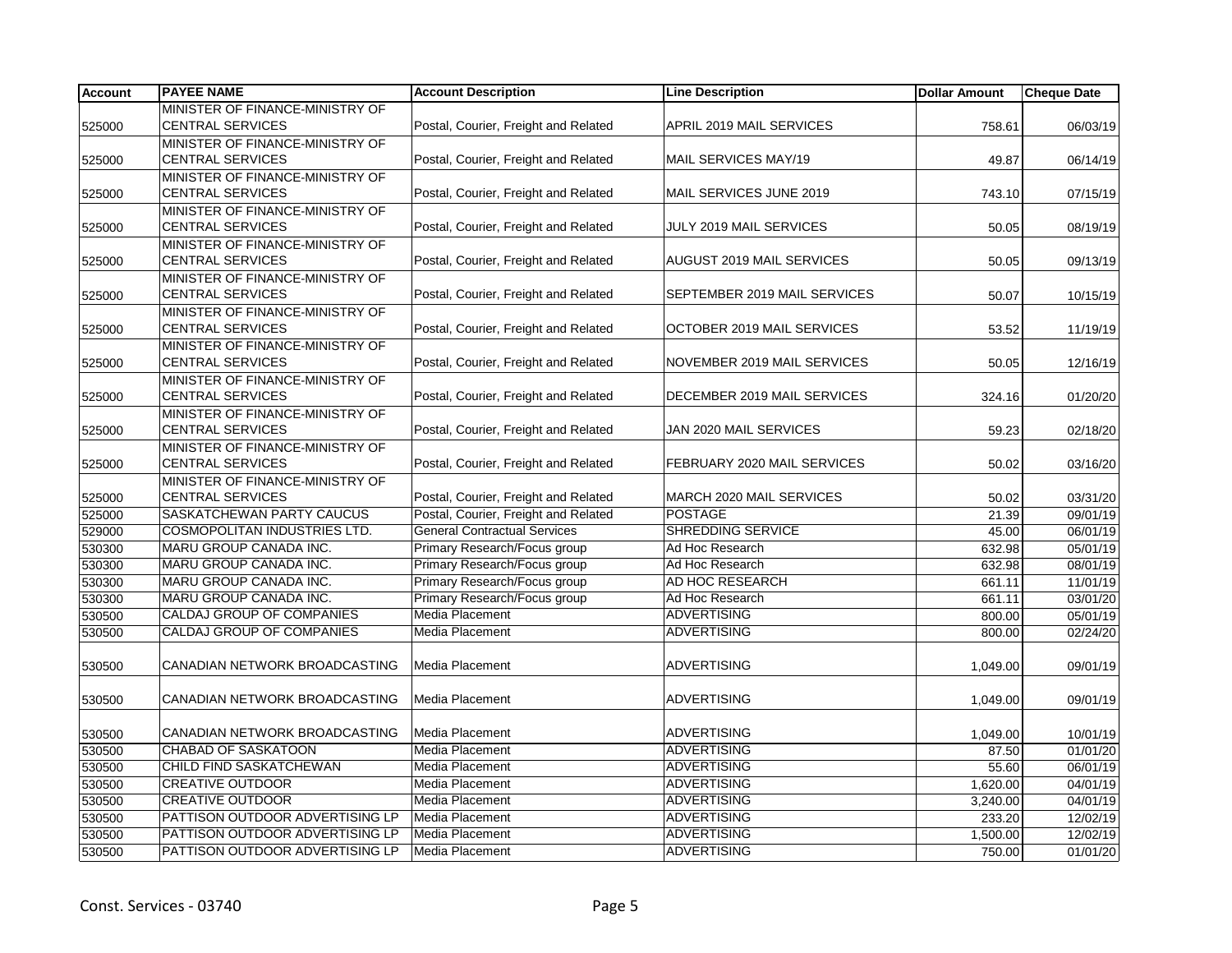| <b>Account</b> | <b>PAYEE NAME</b>                  | <b>Account Description</b>             | <b>Line Description</b>             | <b>Dollar Amount</b> | <b>Cheque Date</b>    |
|----------------|------------------------------------|----------------------------------------|-------------------------------------|----------------------|-----------------------|
|                | <b>SASK MUSIC EDUCATORS</b>        |                                        |                                     |                      |                       |
| 530500         | <b>ASSOCIATION</b>                 | Media Placement                        | <b>ADVERTISING</b>                  | 45.00                | 12/01/19              |
| 530500         | <b>SASKATOON DESIGNETC</b>         | <b>Media Placement</b>                 | <b>ADVERTISING</b>                  | 88.28                | $\overline{07/0}1/19$ |
| 530500         | <b>SASKATOON EXPRESS NEWSPAPER</b> | <b>Media Placement</b>                 | <b>ADVERTISING</b>                  | 190.00               | 05/01/19              |
| 530500         | SASKATOON SOCCER CENTRE INC.       | Media Placement                        | <b>ADVERTISING</b>                  | 300.00               | 07/01/19              |
| 530500         | SASKATOON SOCCER CENTRE INC.       | <b>Media Placement</b>                 | <b>ADVERTISING</b>                  | 300.00               | 07/01/19              |
| 530500         | SASKATOON SOCCER CENTRE INC.       | Media Placement                        | <b>ADVERTISING</b>                  | 300.00               | 12/01/19              |
| 530500         | SASKATOON SOCCER CENTRE INC.       | Media Placement                        | <b>ADVERTISING</b>                  | 300.00               | 03/01/20              |
| 530500         | <b>SASKTEL CENTRE</b>              | <b>Media Placement</b>                 | <b>ADVERTISING</b>                  | 5,500.00             | 07/01/19              |
| 530500         | ST. ANDREW'S COLLEGE               | <b>Media Placement</b>                 | <b>ADVERTISING</b>                  | 75.00                | 05/01/19              |
| 530500         | ST. ANDREW'S COLLEGE               | Media Placement                        | <b>ADVERTISING</b>                  | 56.25                | 03/03/20              |
| 530800         | ULTRA PRINT SERVICES LTD.          | Publications                           | <b>NEWSLETTERS</b>                  | 1,734.16             | 06/19/19              |
| 530900         | <b>BRIGGS, SARA C</b>              | Promotional Items                      | <b>FLAGS</b>                        | 32.14                | 03/01/20              |
| 530900         | SASKATOON POPPY CAMPAIGN           | <b>Promotional Items</b>               | <b>WREATH</b>                       | 75.00                | 11/01/19              |
| 530900         | ULTRA PRINT SERVICES LTD.          | <b>Promotional Items</b>               | <b>CHRISTMAS CARDS</b>              | 405.98               | 12/01/19              |
| 542000         | BRIGGS, SARA C.                    | Travel                                 | CA TRAVEL MAY 3 2019                | 20.31                | 05/03/19              |
| 542000         | <b>BRIGGS, SARA C</b>              | Travel                                 | CA TRAVEL JUN 24025 2019            | 438.92               | 07/01/19              |
|                |                                    |                                        | CA TRAVEL AUG-DEC 2019 - FEB 2020 + |                      |                       |
| 542000         | <b>BRIGGS, SARA C</b>              | Travel                                 | <b>FLAG</b>                         | 82.11                | 03/01/20              |
|                |                                    | Deputy Minister/Ministry Head Business |                                     |                      |                       |
| 543201         | <b>CONEXUS ARTS CENTRE</b>         | Expenses - Refreshments                | STUDENT DRINKS GORDON WYANT         | 45.00                | 12/01/19              |
| 550200         | <b>STARPHOENIX</b>                 | Books, Mags and Ref Materials          | SUBSCRIPTION GORDON WYANT MLA       | 336.00               | 04/01/19              |
| 555000         | <b>BRIGGS, SARA C</b>              | <b>Other Material and Supplies</b>     | <b>OFFICE SUPPLIES</b>              | 35.04                | 11/21/19              |
| 555000         | <b>CORPORATE EXPRESS</b>           | <b>Other Material and Supplies</b>     | <b>OFFICE SUPPLIES</b>              | 193.49               | 05/08/19              |
| 555000         | <b>CORPORATE EXPRESS</b>           | Other Material and Supplies            | <b>OFFICE SUPPLIES</b>              | 83.76                | 10/01/19              |
| 555000         | <b>CORPORATE EXPRESS</b>           | <b>Other Material and Supplies</b>     | <b>OFFICE SUPPLIES</b>              | 34.33                | 10/01/19              |
| 555000         | <b>CORPORATE EXPRESS</b>           | <b>Other Material and Supplies</b>     | <b>OFFICE SUPPLIES</b>              | 314.39               | 02/01/20              |
| 555000         | WATER MATTERS DBA CULLIGAN         | <b>Other Material and Supplies</b>     | <b>OFFICE SUPPLIES</b>              | 31.90                | 04/04/19              |
| 555000         | WATER MATTERS DBA CULLIGAN         | Other Material and Supplies            | <b>OFFICE SUPPLIES</b>              | 16.90                | 05/01/19              |
| 555000         | WATER MATTERS DBA CULLIGAN         | <b>Other Material and Supplies</b>     | <b>OFFICE SUPPLIES</b>              | 16.90                | 06/01/19              |
| 555000         | WATER MATTERS DBA CULLIGAN         | <b>Other Material and Supplies</b>     | OFFICE SUPPLIES                     | 41.90                | 07/01/19              |
| 555000         | WATER MATTERS DBA CULLIGAN         | <b>Other Material and Supplies</b>     | <b>OFFICE SUPPLIES</b>              | 24.40                | 08/01/19              |
| 555000         | WATER MATTERS DBA CULLIGAN         | Other Material and Supplies            | OFFICE SUPPLIES                     | 16.90                | 08/01/19              |
| 555000         | <b>WATER MATTERS DBA CULLIGAN</b>  | Other Material and Supplies            | <b>OFFICE SUPPLIES</b>              | 6.90                 | 09/01/19              |
| 555000         | WATER MATTERS DBA CULLIGAN         | <b>Other Material and Supplies</b>     | <b>OFFICE SUPPLIES</b>              | 16.90                | 10/01/19              |
| 555000         | WATER MATTERS DBA CULLIGAN         | <b>Other Material and Supplies</b>     | <b>OFFICE SUPPLIES</b>              | 16.90                | 11/01/19              |
| 555000         | WATER MATTERS DBA CULLIGAN         | <b>Other Material and Supplies</b>     | OFFICE SUPPLIES                     | 24.40                | 12/01/19              |
| 555000         | <b>WATER MATTERS DBA CULLIGAN</b>  | <b>Other Material and Supplies</b>     | <b>OFFICE SUPPLIES</b>              | 24.40                | 12/13/19              |
| 555000         | WATER MATTERS DBA CULLIGAN         | <b>Other Material and Supplies</b>     | <b>OFFICE SUPPLIES</b>              | 34.40                | 01/09/20              |
| 555000         | WATER MATTERS DBA CULLIGAN         | <b>Other Material and Supplies</b>     | <b>OFFICE SUPPLIES</b>              | 24.40                | 03/05/20              |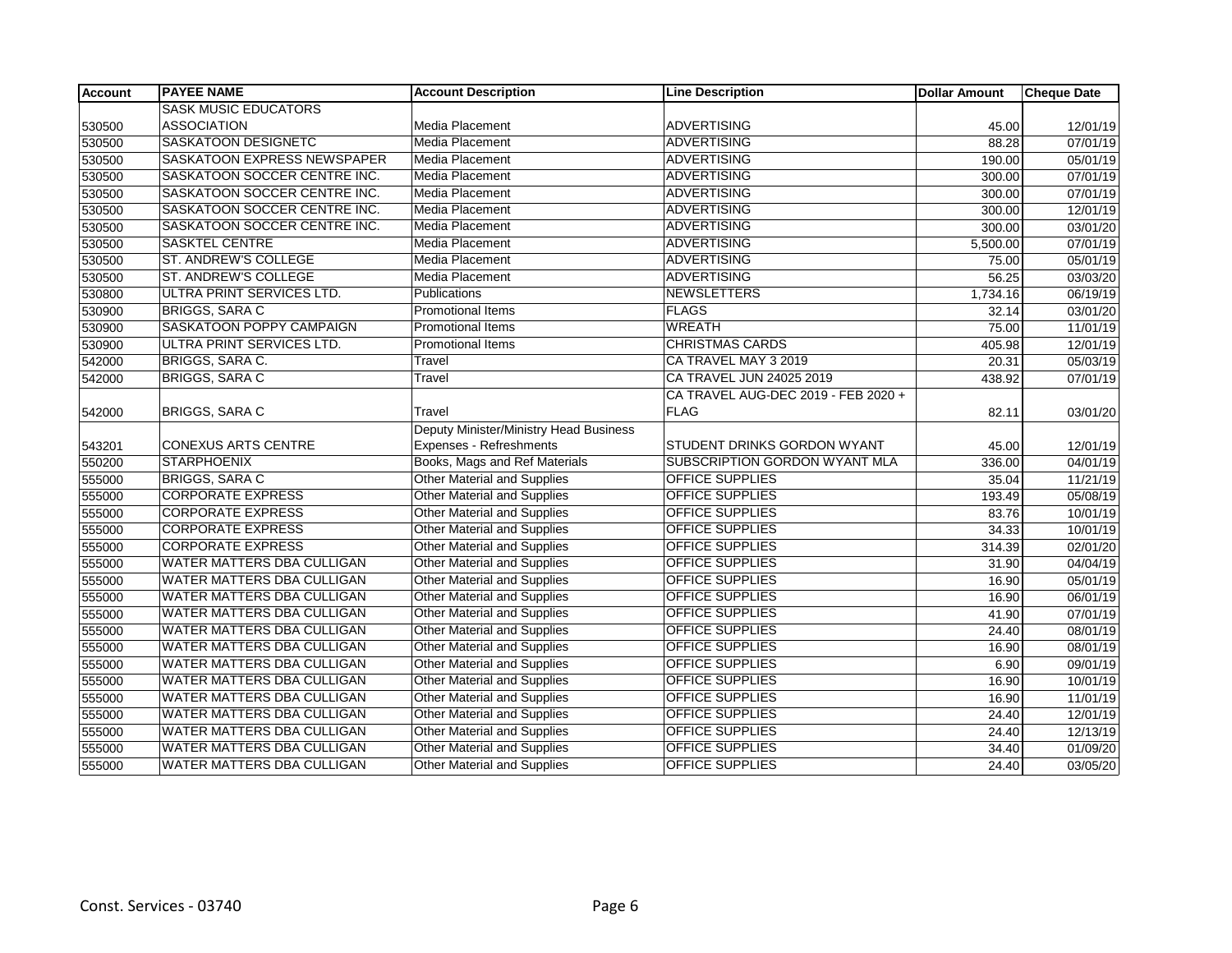# **LEGISLATIVE ASSEMBLY OF SASKATCHEWAN MEMBERS' ACCOUNTABILITY AND DISCLOSURE REPORT For the fiscal year ending March 31, 2020**

#### **DIRECTIVE #6 - CONSTITUENCY ASSISTANT EXPENSES**

**2019-2020 TOTAL: \$59,998.58**

| <b>Account</b> | <b>Payee Name</b>     | <b>Account Description</b>       | <b>Dollar Amount</b> | <b>Cheque Date</b> |  |
|----------------|-----------------------|----------------------------------|----------------------|--------------------|--|
|                |                       |                                  |                      |                    |  |
| 513000         | <b>BRIGGS, SARA C</b> | Out-of-Scope Permanent           | 0.00                 | 04/03/19           |  |
| 513000         | <b>BRIGGS, SARA C</b> | Out-of-Scope Permanent           | 2,115.33             | 04/16/19           |  |
| 513000         | <b>BRIGGS, SARA C</b> | Out-of-Scope Permanent           | 2,115.33             | 05/01/19           |  |
| 513000         | <b>BRIGGS, SARA C</b> | Out-of-Scope Permanent           | 2,115.33             | 05/15/19           |  |
| 513000         | <b>BRIGGS, SARA C</b> | Out-of-Scope Permanent           | 2,115.33             | 05/29/19           |  |
| 513000         | <b>BRIGGS, SARA C</b> | Out-of-Scope Permanent           | 2,115.33             | 06/12/19           |  |
| 513000         | <b>BRIGGS, SARA C</b> | Out-of-Scope Permanent           | 2,115.33             | 06/26/19           |  |
| 513000         | BRIGGS, SARA C        | Out-of-Scope Permanent           | 2,115.33             | 07/10/19           |  |
| 513000         | <b>BRIGGS, SARA C</b> | Out-of-Scope Permanent           | 2,115.33             | 07/24/19           |  |
| 513000         | <b>BRIGGS, SARA C</b> | <b>Out-of-Scope Permanent</b>    | 2,115.33             | 08/07/19           |  |
| 513000         | <b>BRIGGS, SARA C</b> | Out-of-Scope Permanent           | 2,115.33             | 08/21/19           |  |
| 513000         | <b>BRIGGS, SARA C</b> | Out-of-Scope Permanent           | 2,115.33             | 09/04/19           |  |
| 513000         | <b>BRIGGS, SARA C</b> | Out-of-Scope Permanent           | 2,115.33             | 09/18/19           |  |
| 513000         | <b>BRIGGS, SARA C</b> | Out-of-Scope Permanent           | 2,115.33             | 10/02/19           |  |
| 513000         | <b>BRIGGS, SARA C</b> | Out-of-Scope Permanent           | 2,115.33             | 10/16/19           |  |
| 513000         | <b>BRIGGS, SARA C</b> | Out-of-Scope Permanent           | 2,115.33             | 11/01/19           |  |
| 513000         | <b>BRIGGS, SARA C</b> | Out-of-Scope Permanent           | 2,115.33             | 11/13/19           |  |
| 513000         | <b>BRIGGS, SARA C</b> | Out-of-Scope Permanent           | 2,115.33             | 11/27/19           |  |
| 513000         | <b>BRIGGS, SARA C</b> | Out-of-Scope Permanent           | 2,115.33             | 12/11/19           |  |
| 513000         | <b>BRIGGS, SARA C</b> | Out-of-Scope Permanent           | 2,115.33             | 12/24/19           |  |
| 513000         | <b>BRIGGS, SARA C</b> | Out-of-Scope Permanent           | 2,115.33             | 01/08/20           |  |
| 513000         | <b>BRIGGS, SARA C</b> | Out-of-Scope Permanent           | 2,115.33             | 01/23/20           |  |
| 513000         | <b>BRIGGS, SARA C</b> | Out-of-Scope Permanent           | 7,115.33             | 02/05/20           |  |
| 513000         | <b>BRIGGS, SARA C</b> | Out-of-Scope Permanent           | 2,115.33             | 02/19/20           |  |
| 513000         | BRIGGS, SARA C        | Out-of-Scope Permanent           | 2,115.33             | 03/04/20           |  |
| 513000         | <b>BRIGGS, SARA C</b> | Out-of-Scope Permanent           | 2,115.33             | 03/18/20           |  |
| 513000         | <b>BRIGGS, SARA C</b> | Out-of-Scope Permanent           | 2,115.33             | 04/01/20           |  |
| 513000         | <b>BRIGGS, SARA C</b> | Out-of-Scope Permanent           | 423.07               | 04/09/20           |  |
|                |                       | Change in Y/E Accrued Empl Leave |                      |                    |  |
| 519900         | None (Default)        | Entitlements                     | $-1,208.76$          | 04/24/19           |  |
|                |                       | Change in Y/E Accrued Empl Leave |                      |                    |  |
| 519900         | None (Default)        | Entitlements                     | 785.69               | 04/14/20           |  |